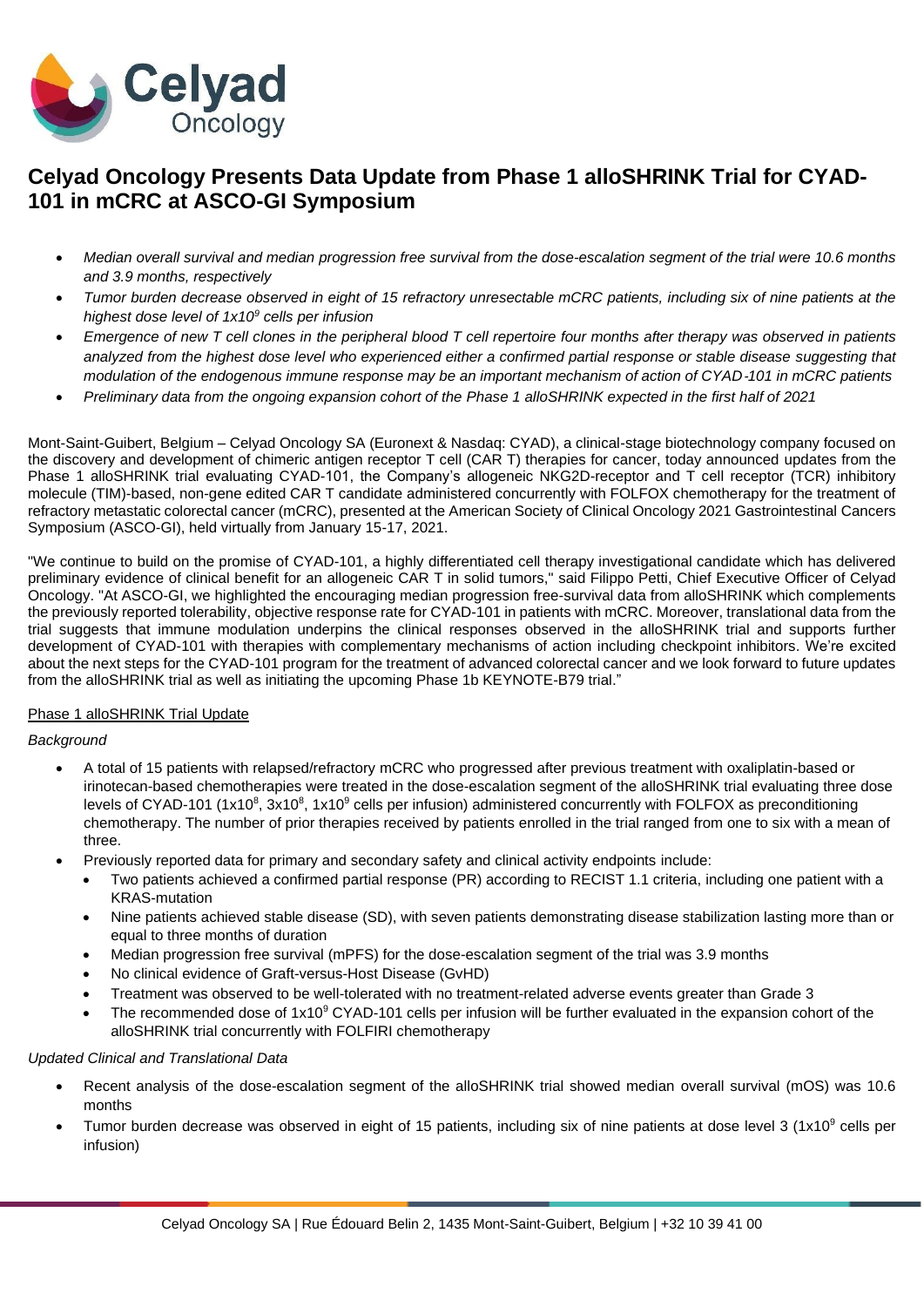- Of four patients treated at the highest dose level of  $1x10<sup>9</sup>$  CYAD-101 cells per infusion available for analysis, three patients who achieved either a confirmed PR or SD also showed hyper-expanded TCR repertoire post-treatment through the emergence of new T cell clones in the peripheral blood T cell repertoire, while the patient with progressive disease displayed no evidence of new T cell clones
- Cytokine modulation was also observed after the first and second infusions of CYAD-101 in the patient who achieved a confirmed PR from the highest dose level

### *Next Steps*

- Preliminary data from the expansion cohort of the Phase 1 alloSHRINK trial are expected during the first half of 2021
- Initiation of the Phase 1b KEYNOTE-B79 trial of CYAD-101 following FOLFIRI, with Merck's KEYTRUDA® in refractory mCRC patients with microsatellite stable (MSS) / mismatch-repair proficient (pMMR) disease is expected to be initiated during the first half of 2021

# **About CYAD-101 and alloSHRINK Trial**

CYAD-101 is an investigational, non-gene edited, allogeneic (healthy donor derived) CAR T candidate engineered to co-express a chimeric antigen receptor based on NKG2D, a receptor expressed on natural killer (NK) cells that binds to eight stress-induced ligands and the novel inhibitory peptide TIM. The expression of TIM reduces signaling of the TCR complex, which is responsible for graftversus host disease.

alloSHRINK is an open-label Phase 1 trial assessing the safety and clinical activity of three consecutive administrations of CYAD-101 every two weeks administered concurrently with preconditioning chemotherapy in patients with refractory mCRC. The dose-escalation segment of the trial evaluated the administrations of CYAD-101 concurrently with FOLFOX (combination of 5-fluorouracil, leucovorin and oxaliplatin) chemotherapy regimen. In the expansion cohort of the trial, CYAD-101 will be administered at the recommended dose of one billion cells per infusion concurrently with FOLFIRI (combination of 5-fluorouracil, leucovorin and irinotecan) chemotherapy.

# **About Celyad Oncology**

Celyad Oncology is a clinical-stage biotechnology company focused on the discovery and development of chimeric antigen receptor T cell (CAR T) therapies for cancer. The Company is developing a pipeline of allogeneic (off-the-shelf) and autologous (personalized) CAR T cell therapy candidates for the treatment of both hematological malignancies and solid tumors. Celyad Oncology was founded in 2007 and is based in Mont-Saint-Guibert, Belgium and New York, NY. The Company has received funding from the Walloon Region (Belgium) to support the advancement of its CAR T cell therapy programs. For more information, please visit [www.celyad.com.](http://www.celyad.com/)

# **Forward-looking statements**

This release may contain forward-looking statements, within the meaning of applicable securities laws, including the Private Securities Litigation Reform Act of 1995. Forward-looking statements may include statements regarding: the clinical activity of CYAD-101. Forward-looking statements may involve known and unknown risks and uncertainties which might cause actual results, financial condition, performance or achievements of Celyad Oncology to differ materially from those expressed or implied by such forwardlooking statements. Such risk and uncertainty include the duration and severity of the COVID-19 pandemic and government measures implemented in response thereto. A further list and description of these risks, uncertainties and other risks can be found in Celyad Oncology's U.S. Securities and Exchange Commission (SEC) filings and reports, including in its Annual Report on Form 20-F filed with the SEC on March 25, 2020 and subsequent filings and reports by Celyad Oncology. These forward-looking statements speak only as of the date of publication of this document and Celyad Oncology's actual results may differ materially from those expressed or implied by these forward-looking statements. Celyad Oncology expressly disclaims any obligation to update any such forward-looking statements in this document to reflect any change in its expectations with regard thereto or any change in events, conditions or circumstances on which any such statement is based, unless required by law or regulation.

# **Investor and Media Contacts:**

Sara Zelkovic Communications & Investor Relations Director Celyad Oncology investors@celyad.com

Daniel Ferry Managing Director LifeSci Advisors, LLC daniel@lifesciadvisors.com